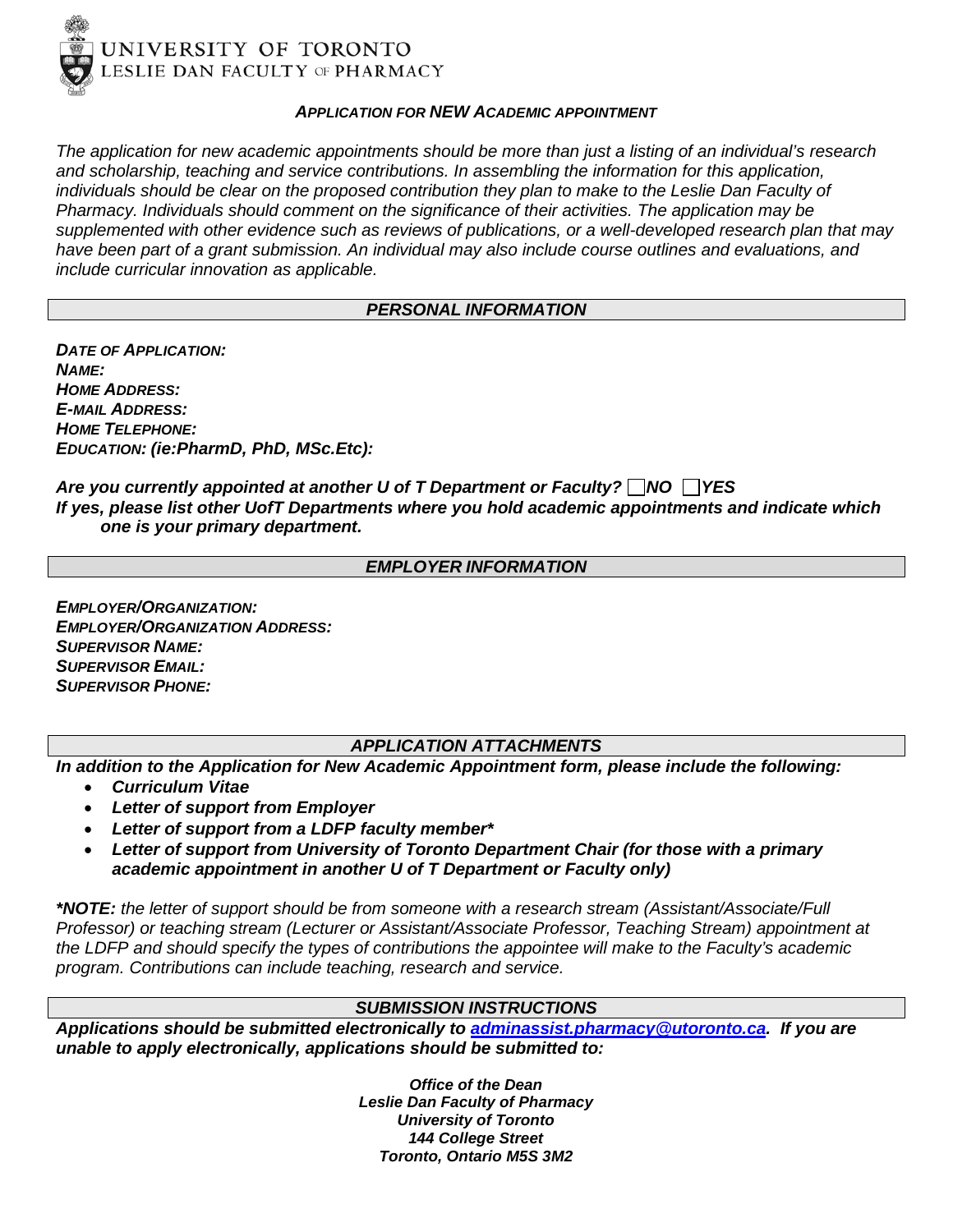*Please complete the following sections:*

## *ACADEMIC INTERESTS*

*Please outline your academic background, research and teaching interests and explain how they relate to the Leslie Dan Faculty of Pharmacy. Specifically, how will your appointment benefit the Faculty and its community? Enter maximum 500 words.*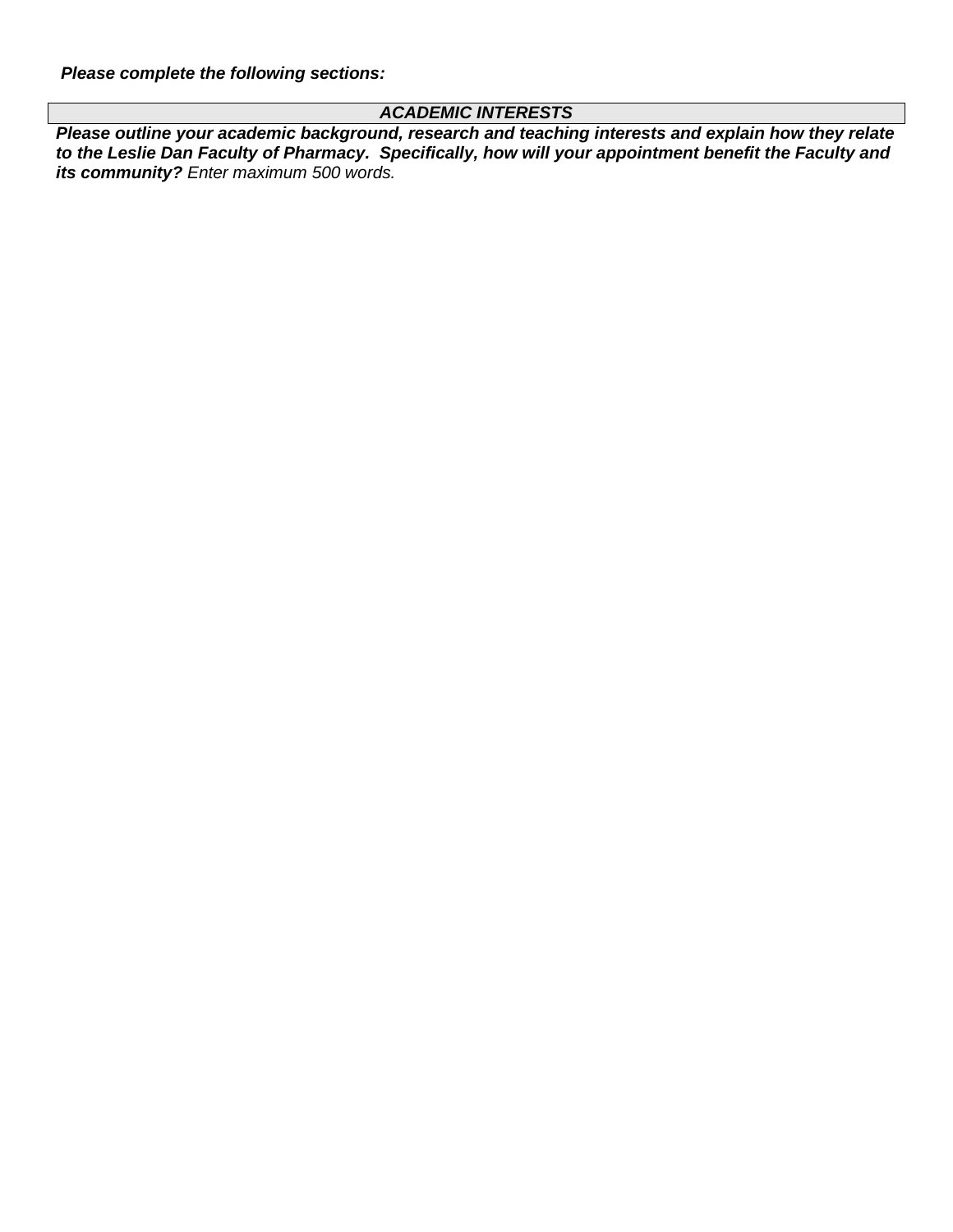## *PREVIOUS FACULTY CONTRIBUTIONS*

*List the any relevant previous academic contributions that you have made to the Leslie Dan Faculty of Pharmacy or other academic institution in the areas of teaching, research and service.*

*Teaching: Please enter examples of teaching contributions, i.e. lecturer, course coordinator, preceptor. Enter maximum 500 words.*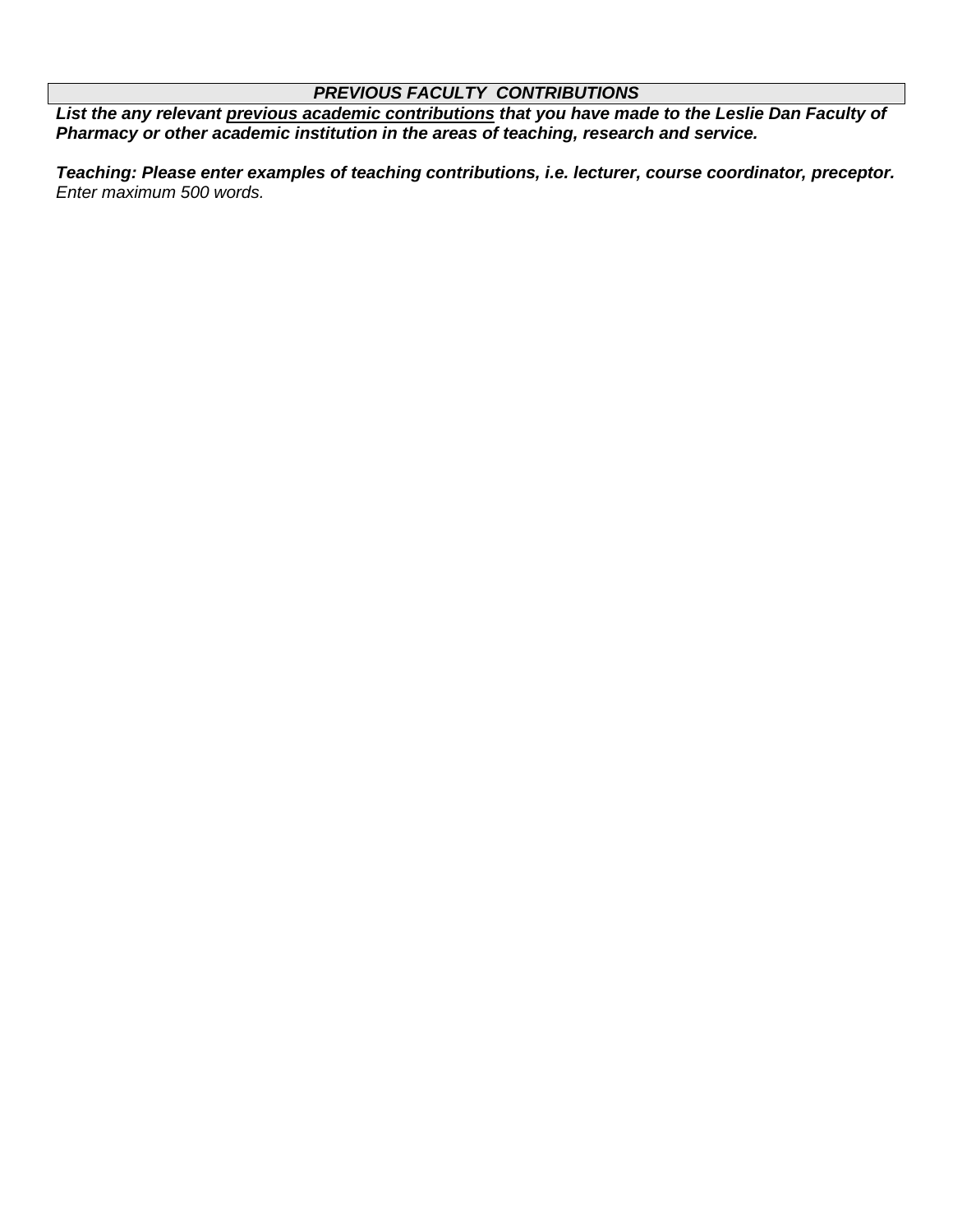### *PREVIOUS FACULTY CONTRIBUTIONS*

*List the any relevant previous academic contributions that you have made to the Leslie Dan Faculty of Pharmacy or other academic institution in the areas of teaching, research and service.*

*Research: Please enter examples of research activities; i.e. graduate student supervision, undergraduate 4th year research project, etc. Enter maximum 500 words.*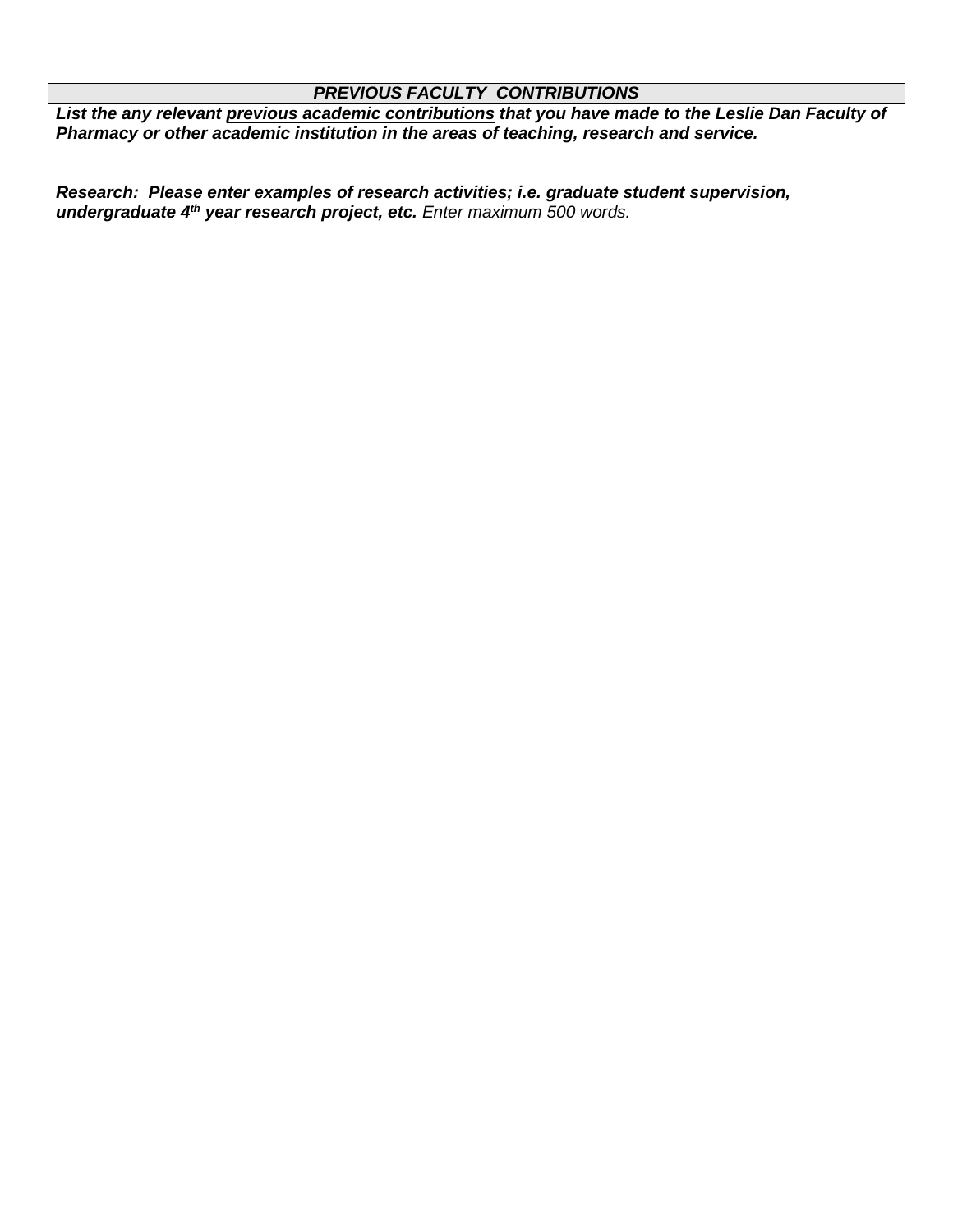## *PREVIOUS FACULTY CONTRIBUTIONS*

*List the any relevant previous academic contributions that you have made to the Leslie Dan Faculty of Pharmacy or other academic institution in the areas of teaching, research and service.*

*Service: Please enter committees, graduate/undergraduate student committees or other services activities. Enter maximum 500 words.*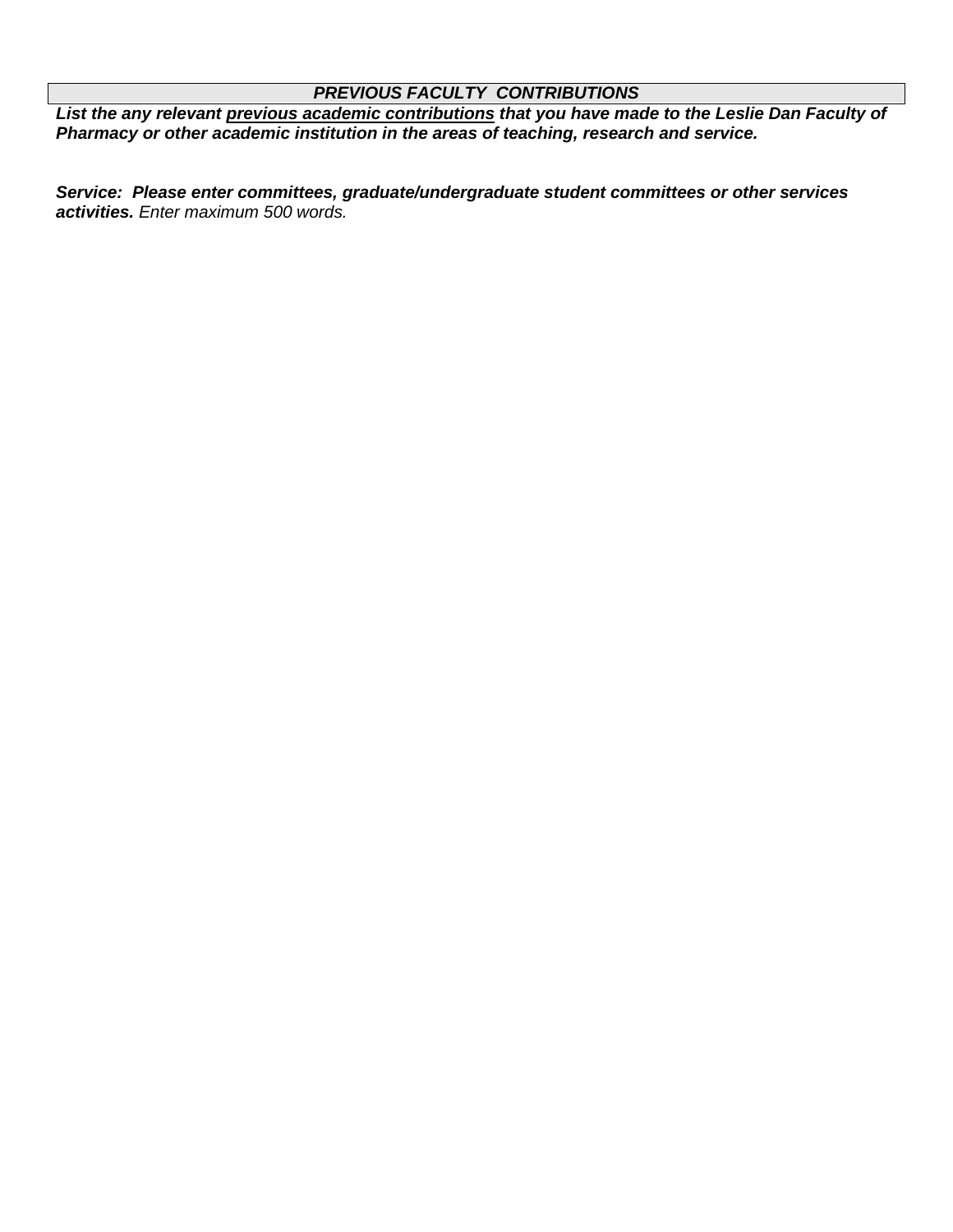# *EXPECTED FACULTY CONTRIBUTIONS*

*List the specific academic contributions that you expect to make to the Leslie Dan Faculty of Pharmacy during the term of this new appointment in the areas of teaching, research and service.*

*Teaching: Please enter examples of proposed teaching contributions to the LDFP, i.e. lecturer, course coordinator, preceptor. Enter maximum 500 Words.*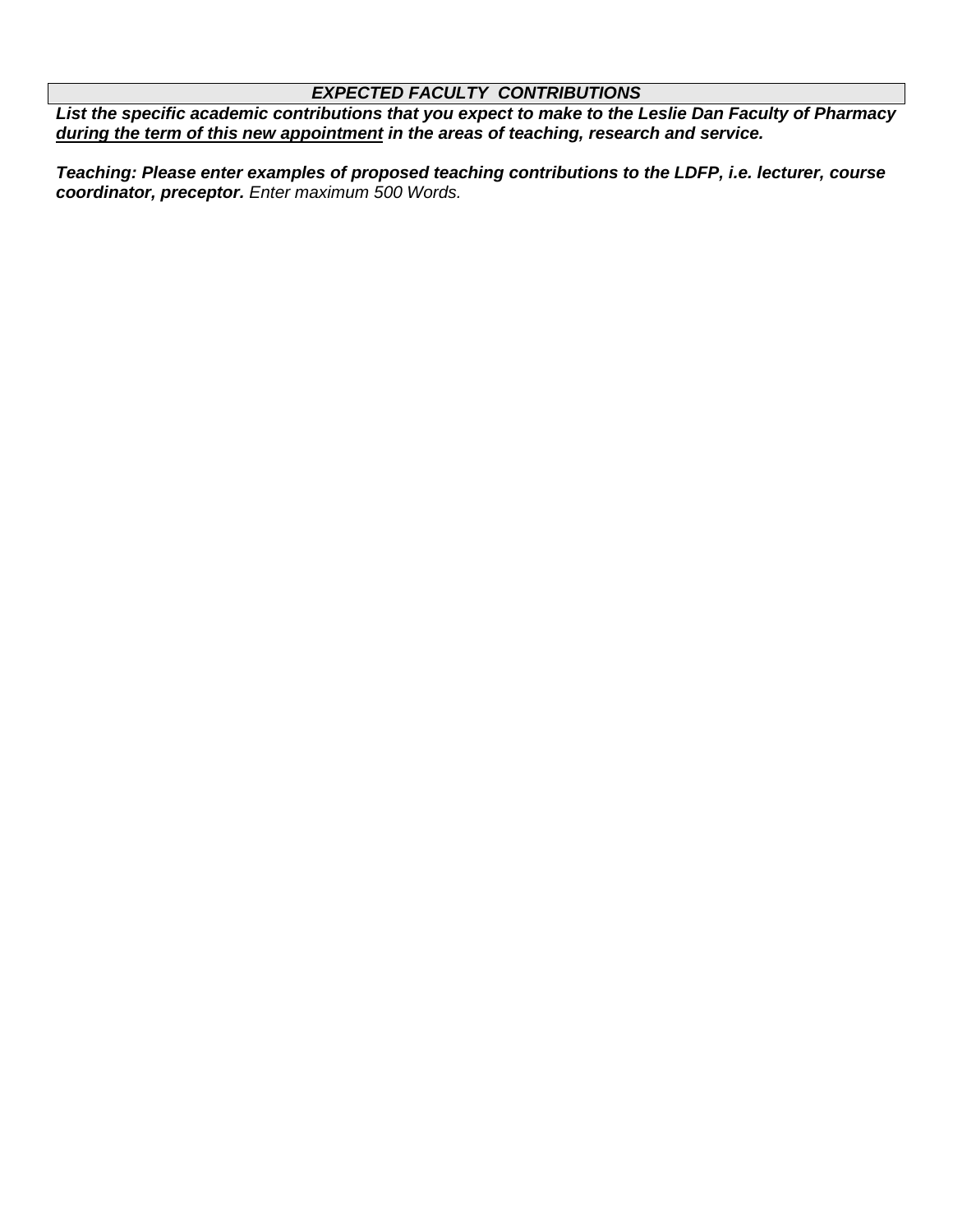# *EXPECTED FACULTY CONTRIBUTIONS*

*List the specific academic contributions that you expect to make to the Leslie Dan Faculty of Pharmacy during the term of this new appointment in the areas of teaching, research and service.*

*Research: Please enter examples of proposed research activities; i.e. graduate student supervision, undergraduate 4th year research project, etc. Enter maximum 500 words.*